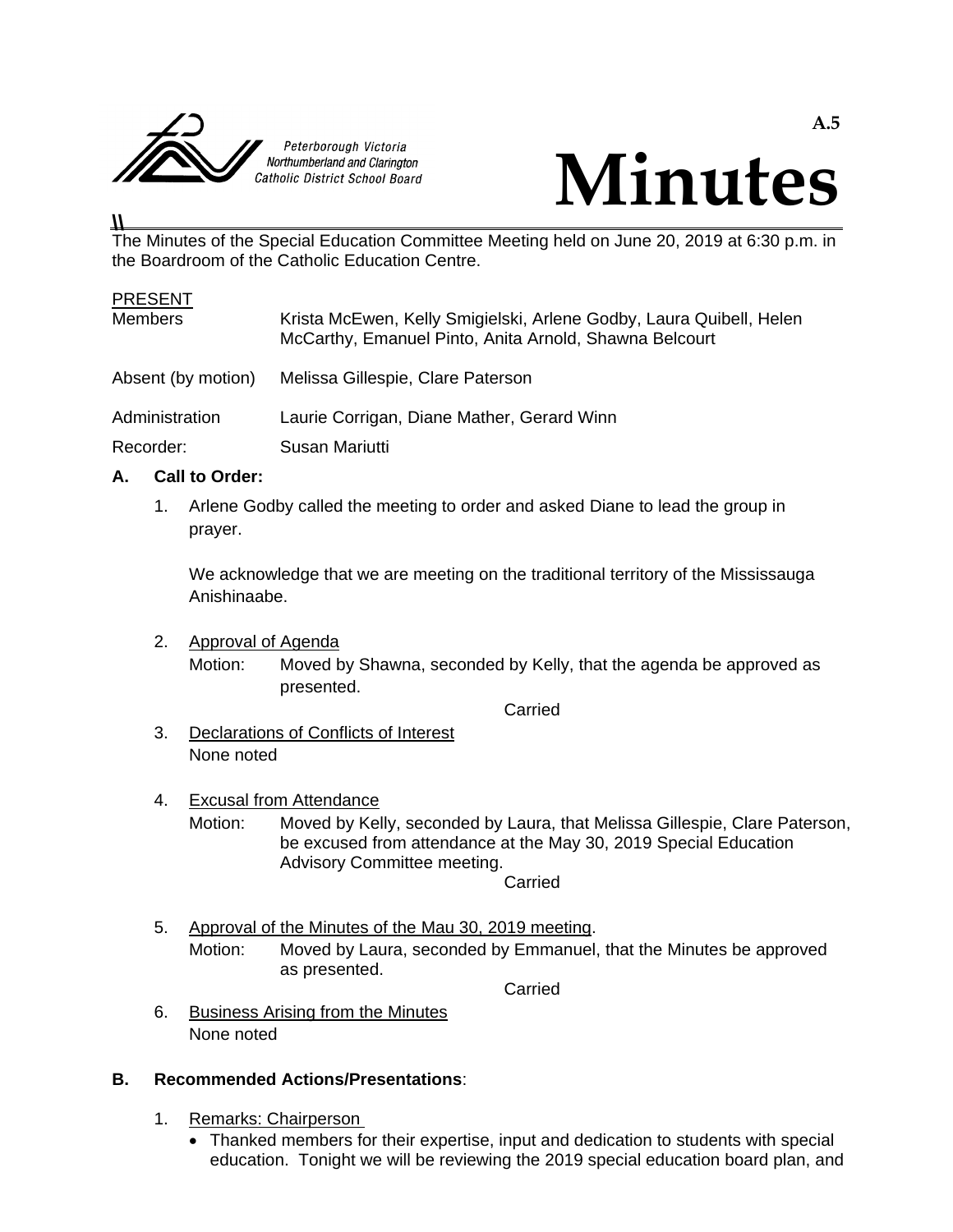develop annual SEAC goals for the upcoming year.

- 2. Evolution of Psychology Services *(Dr. Cynthia Chan Reynolds, Board Psychologist; Darlene Abraham, Alicja Lech, Kerri McFadden, Beth Herrington, Pschometrists)*
	- Psychology staff shared the overview and history of psychological services within the Board, and shared their statistics for the 2018-2019 school year.
	- Moving forward to building capacity, to foster application of recommendations through consultation and universal tier 1 support pieces.
- 3. Christian Meditation *(Father Paul Massel, Faith Animator)*
	- Father Paul showed how the "Be Well Strategy" and Christian meditation are linked and defines us as spiritual beings; and led the committee through a short meditation
	- Distributed pamphlet on Christian Meditation;
- 4. Remarks: Superintendent of Learning/Special Education *(Laurie Corrigan, Superintendent of Learning/Special Education)*
	- Special education department has been working on and setting department goals, for the upcoming school year, which are an integral part of the Board's Catholic Board Improvement Plan;
	- Board is saying good bye to Diane Mather, who is retiring, and welcoming Gerard Winn as the new Principal of Section 23/ Special Education Support, as well Susan Mariutti is retiring.
	- Laurie thanked the committee for their work, dedication, and contribution to special education.
- 5. 2019 Special Education Board Pan
	- Laurie explained the checklist and requirements by the MOE
	- Committee proposed to take a deeper look at the education plan in the fall.
- 6. Update from Trustees
	- Emmanuel reported on the Canadian Catholic Trustees conference and the Annual General Meeting he attended; highlights and resolutions from the AGM were discussed.
	- Alberta, Saskatchewan, Ontario, and Quebec are the only provinces who still full funding for Catholic Education
	- Helen had the opportunity to attend graduation at Fleming College's "Centre for Success", and was impressed by the student's attitude, feeling of self-worth, and their commitment; they are an inspiration.
- 7. Develop SEAC Annual Goals
	- Committee discussed and brainstormed proposals, ideas, and suggestions to help set their goals in developing a clear path to support special education within the Board;
	- Potential suggestions include the monthly items listed in the PAaC on SEAC handbook; as well as:
		- Special education department plan 2019-2020
		- IPRC Process/IEP & Updates
		- **•** Accessibility
		- School Based Autism Support Program
		- $\bullet$  PPM 149
		- Programs updates (special education & LSS) & Section 23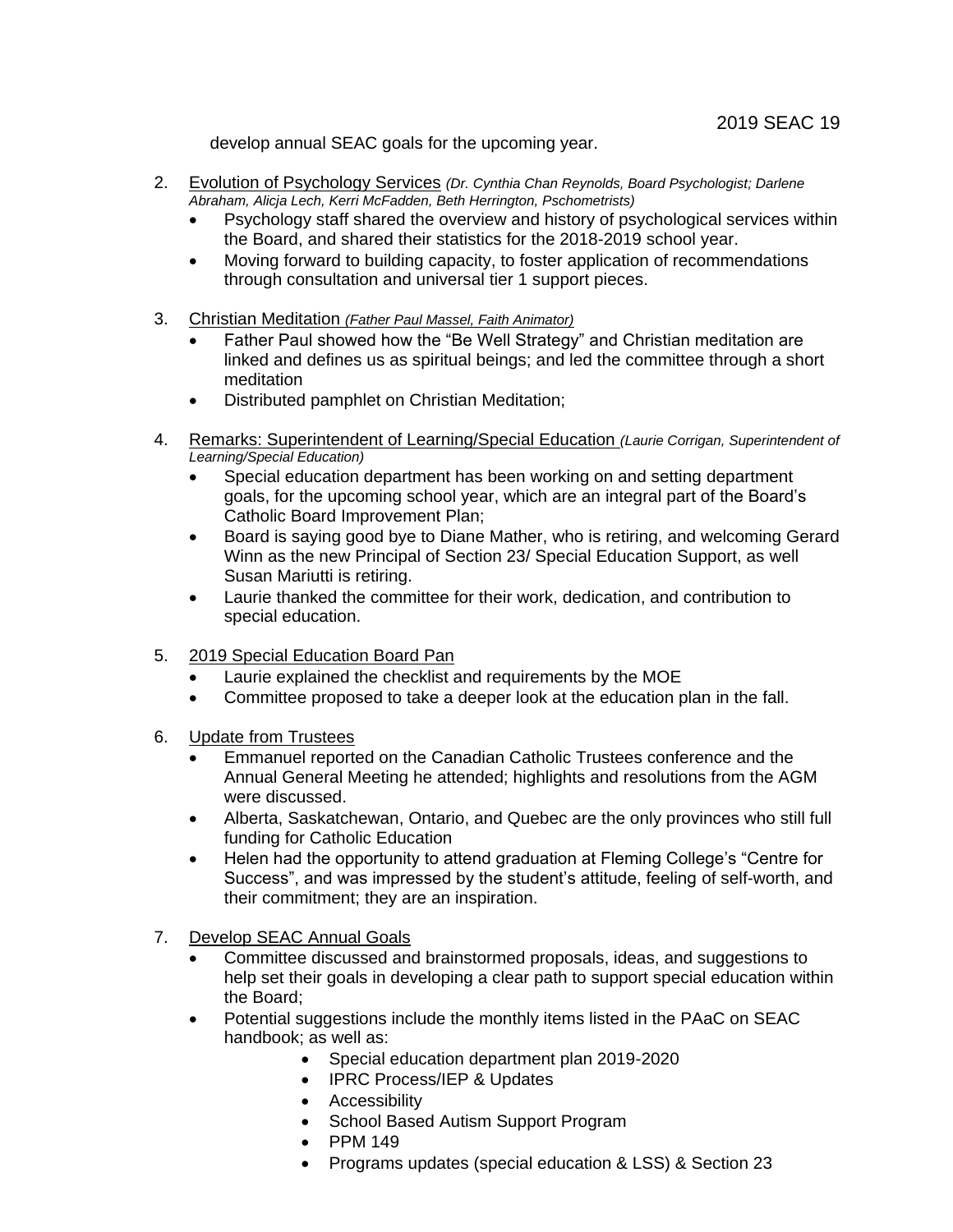- Math, Math & DLD, EQAO
- Transition Elementary to secondary: secondary to community (PVNC all 4)
- Budget & special education staffing
- Special Education Plan Review
- 9. Report from SEAC members Included on Agenda

## **C. Discussion Items:**

- 1**.** SEAC Working Group: Tabled to September
	- SEAC would like to review and offer recommendations on different items going forward; SWOT (**S**trength, **W**eakness, **O**pportunities, **T**hreat)
	- A copy of the 2018 Special Education Board plan was emailed to the committee to review with SWOT framework
	- Members are asked to review the plan and be prepared to share recommendations at the September 2019 meeting
	- A copy of the 2019 Checklist, completed 2018 Checklist, and a copy of professional development provided by the board for the previous few years has also been emailed to members.

## **D. Information Items**

Attached to agenda

- **E. Old Business**
- **F. New Business**

## **G. Next Meeting**

- 1. Thursday, September 26, 2019 Boardroom, Catholic Education Centre  $6:30 - 9:00$  p.m.
- 2. Agenda Items:
	- Deferred items: C 1 Working Group

C 2 "Accessible Education for Students with Disabilities" Chapter 11

3. Selection of Member for Opening/Closing Prayer:

## **Future Meetings & Presentation Topic**:

Thursday, October 17, 2019 Thursday, November 21, 2019 Thursday, January 16, 2020 Thursday, February 20, 2020 Thursday, March 26, 2020 Thursday, April 16, 2020 Thursday, May 21, 2020 Thursday, June 18, 2020 Tour/PD To be determined